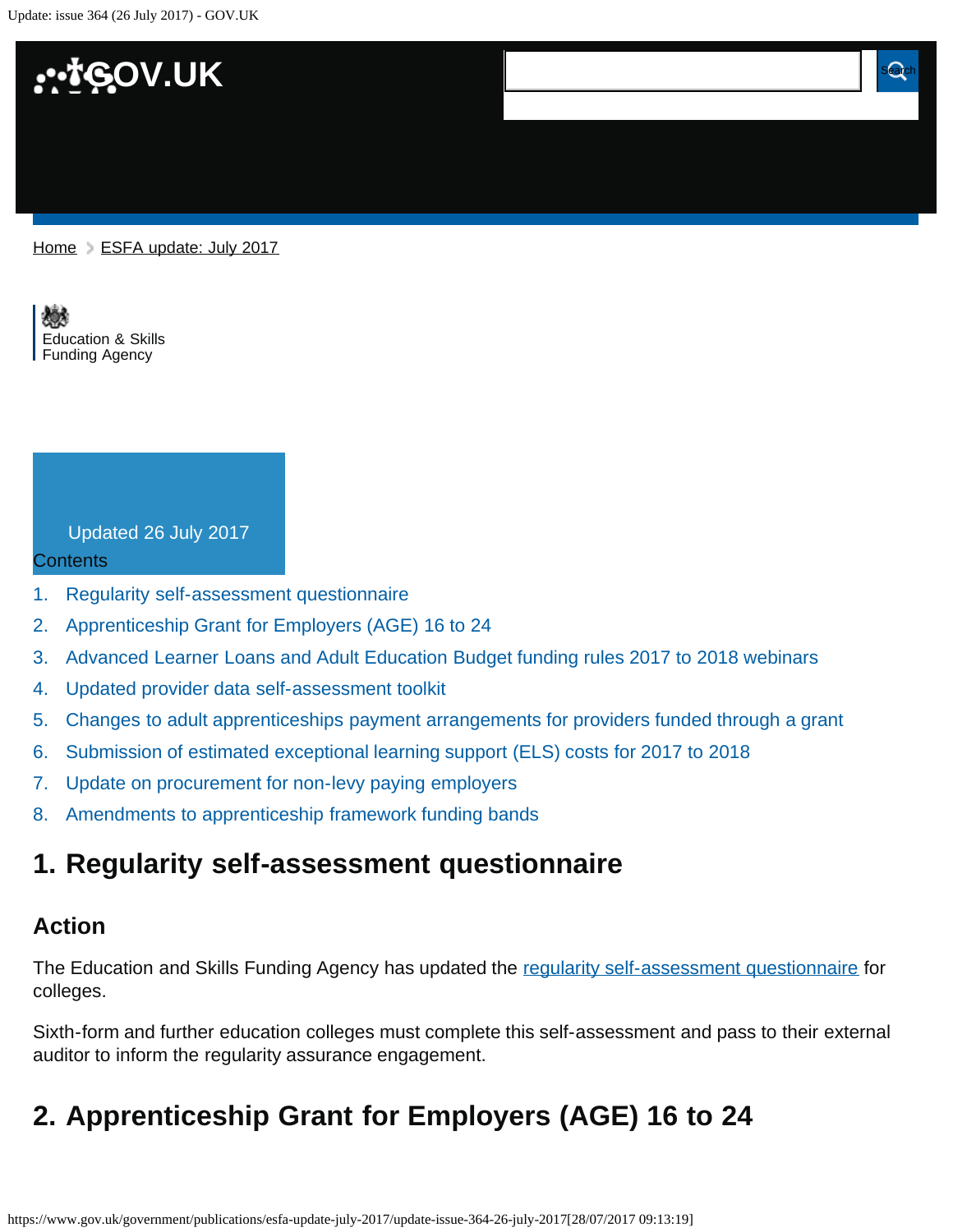### **Action**

#### **2016 to 2017**

Please ensure that all data for starts relating to 2016 to 2017 is submitted by the R12 data cut off (Friday, 4 August). Following this we will reduce down all contracts (where applicable) to earned values. Data submitted following this will be capped and only funded where affordable.

#### **2017 to 2018**

The AGE programme ends for starts on Monday, 31 July. The last date to flag learners as requiring an AGE grant will be the R14 ILR return due by 19 October 2017.

Please ensure that any learners starting prior to 1 August 2017 are recorded with the correct LDM code by this date.

Please note, we will make no AGE payments on the 2017 to 2018 ILR data. You must submit final growth for 2017 to 2018 by Monday, 31 July.

If you have any queries, please email [provider AGE management.](https://www.gov.uk/government/publications/esfa-update-july-2017/providerAGEfacilitymanagement@sfa.bis.gov.uk)

## <span id="page-1-0"></span>**3. Advanced Learner Loans and Adult Education Budget funding rules 2017 to 2018 webinars**

### **Information**

We ran 3 webinars in July to support the publication of version 2 of the Advanced Learner Loans funding and performance management rules 2017 to 2018. We also ran 3 webinars in July to support the publication of version 1 of the Adult Education Budget funding rules 2017 to 2018.

A copy of both presentations can be found on GOV.UK:

- [Advanced Learner Loans presentation](https://www.gov.uk/government/publications/advanced-learner-loans-funding-rules-2017-to-2018)
- [Adult Education Budget presentation](https://www.gov.uk/government/publications/adult-education-budget-funding-and-performance-management-rules-2017-to-2018)

If you have any queries, please email the [Service Desk,](mailto:servicedesk@sfa.bis.gov.uk) or telephone: 0370 2670001.

## <span id="page-1-1"></span>**4. Updated provider data self-assessment toolkit**

### **Information**

We have released an updated version of the provider data self-assessment toolkit (PDSAT) for the 2016 to 2017 funding year on the **PDSAT** section of GOV.UK.

The PDSAT assists colleges and training organisations with their routine ILR data-checking procedures for data returns in 2016 to 2017.

Maintaining all existing features, this version incorporates the new apprenticeship programme for starts on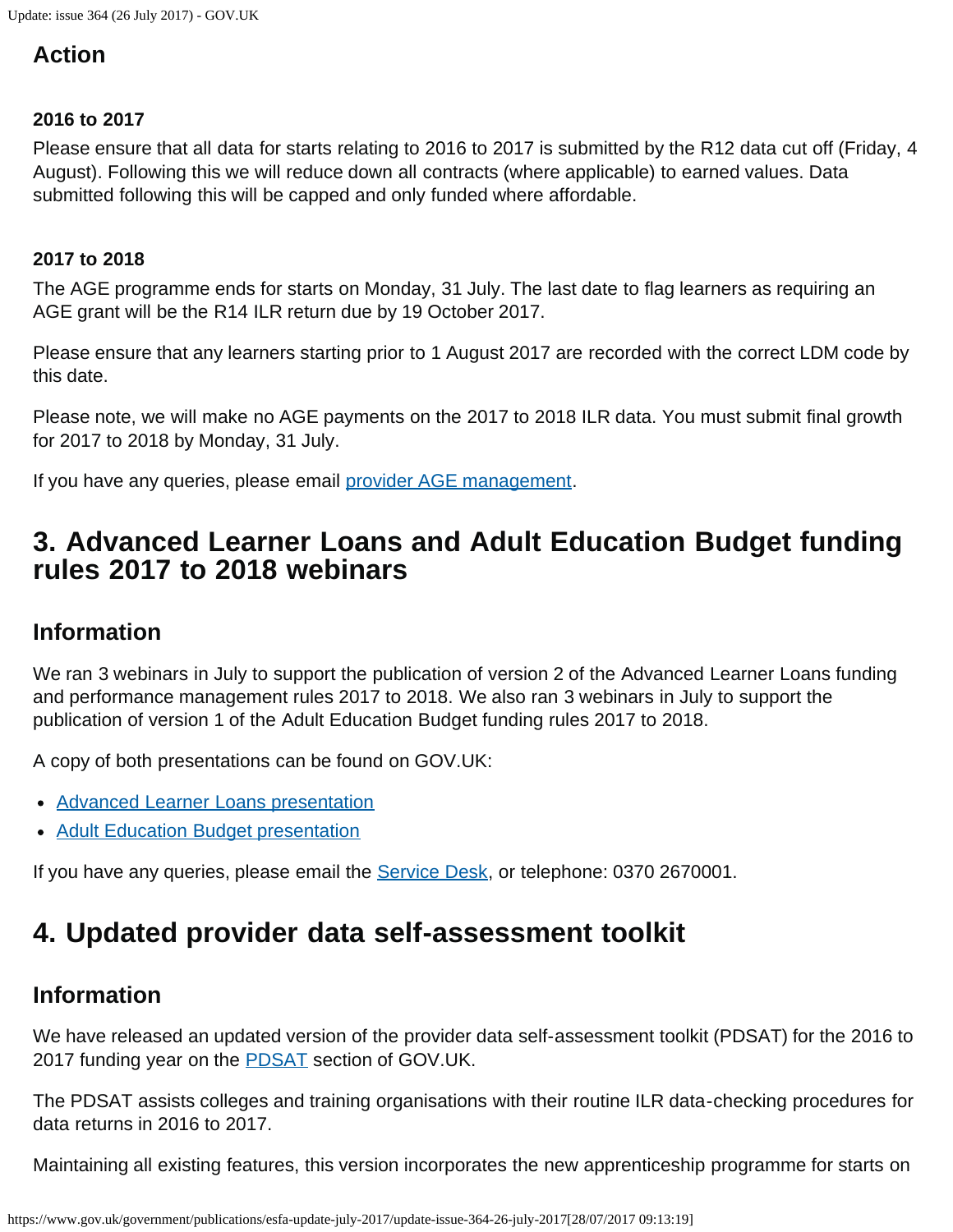or after 1 May 2017.

For further information, please email [pdsat ESFA.](mailto:pdsat.ESFA@education.gov.uk)

## <span id="page-2-0"></span>**5. Changes to adult apprenticeships payment arrangements for providers funded through a grant**

As set out in our [apprenticeships: common funding and performance-management rules for 2016 to 2017,](https://www.gov.uk/government/publications/apprenticeships-common-funding-rules) from 1 August 2017, we will pay for adult apprenticeships on the basis of your actual delivery using the latest validated ILR and EAS data you provide.

This means you will not receive a profile payment in August for apprentices that started their learning before 1 May 2017 (carry-in learners). You will be paid in August for your non-levy apprenticeship delivery on the basis of data returned in July.

If you have any queries, please contact your provider manager.

## <span id="page-2-1"></span>**6. Submission of estimated exceptional learning support (ELS) costs for 2017 to 2018**

### **Action**

You must submit an estimated cost for learners who require ELS in 2017 to 2018 for approval using the [cost form](https://www.gov.uk/government/publications/sfa-exceptional-learning-support-cost-form) on GOV.UK. Please send completed ELS cost forms to [exceptional learning support claims.](https://www.gov.uk/government/publications/esfa-update-july-2017/ExceptionalLearningSupportClaims2016-17@sfa.bis.gov.uk)

For further information on claiming exceptional learning support please refer to the [adult education budget](https://www.gov.uk/government/publications/adult-education-budget-funding-and-performance-management-rules-2017-to-2018) [funding rules 2017 to 2018](https://www.gov.uk/government/publications/adult-education-budget-funding-and-performance-management-rules-2017-to-2018) or visit the [exceptional learning support](https://www.gov.uk/government/publications/sfa-exceptional-learning-support-cost-form) page on GOV.UK.

# <span id="page-2-2"></span>**7. Update on procurement for non-levy paying employers**

### **Information**

We will launch the new procurement for apprenticeship training provision for non-levy-paying employers in the next few days.

The new procurement will ensure we achieve the best value for employers, providers and apprentices in the move to a fully employer-led system.

To help you prepare for the opening of the procurement, our narrated presentation sets out some further details on the new exercise.

[Apprenticeships training procurement narrated presentation](https://youtu.be/51ibO4hYZDo)

As a reminder, while the new procurement exercise is open, the [register of apprenticeship training](https://www.gov.uk/guidance/register-of-apprenticeship-training-providers) [providers](https://www.gov.uk/guidance/register-of-apprenticeship-training-providers) will not re-open for new applications.

This procurement will not affect training provision for existing learners.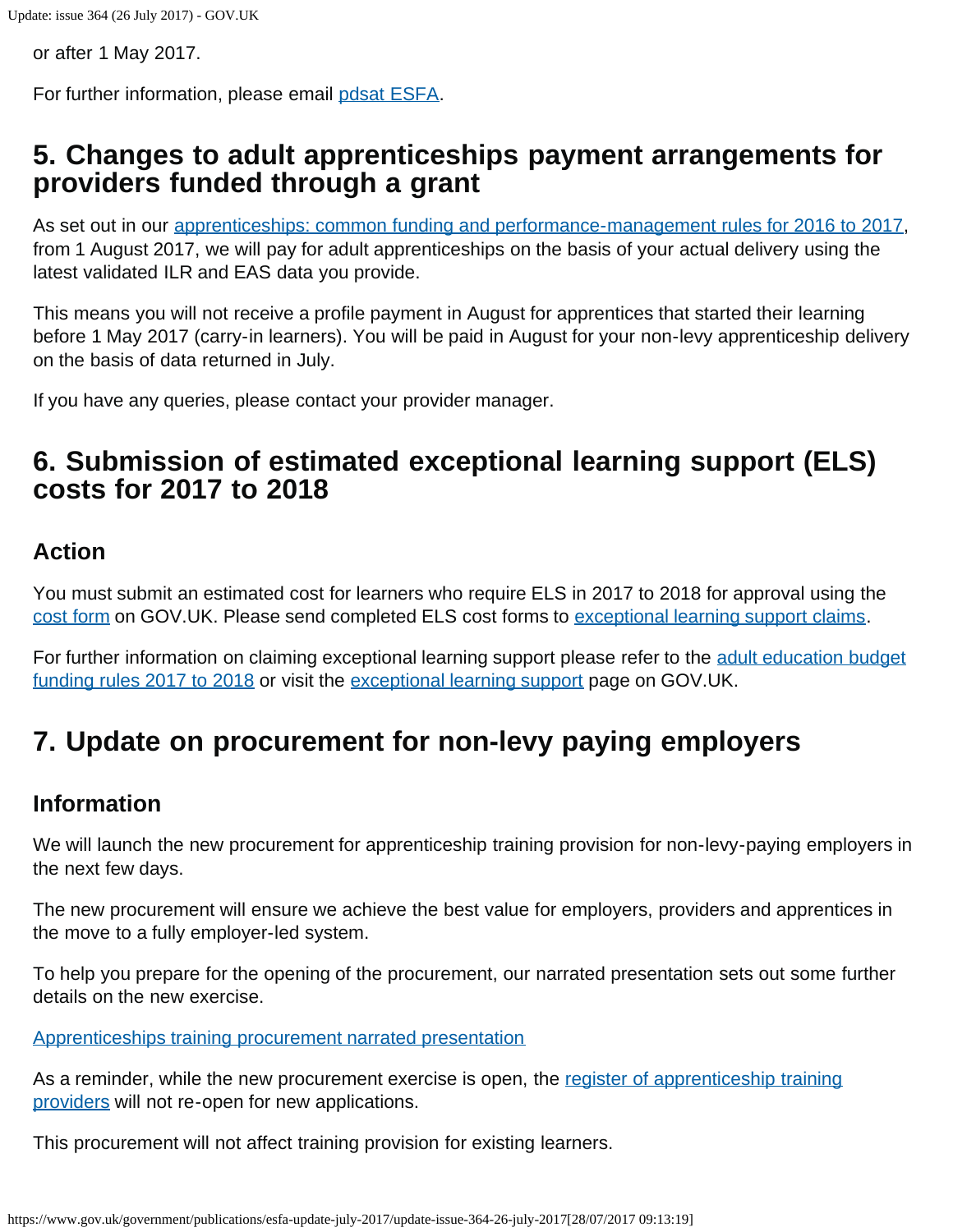# <span id="page-3-0"></span>**8. Amendments to apprenticeship framework funding bands**

### **Information**

We have published an updated version of the [apprenticeship frameworks: funding bands from May 2017](https://www.gov.uk/government/publications/apprenticeship-funding-bands) document.

We are revising 29 funding bands for framework pathways to ensure providers can deliver quality training and employers are getting value for money.

- 26 funding bands are increasing and the new funding band will be applied for new starts from 1 August 2017
- 3 funding bands are decreasing and the new funding band will be applied for new starts from 1 October 2017

A list of the amendments are detailed in this [document](https://www.gov.uk/government/publications/apprenticeship-funding-bands).

We will update the Learning Aims Search on the Hub in the week commencing 7 August 2017 with the new funding bands.

For further information, please contact the [service desk.](mailto:servicedesk2@sfa.bis.gov.uk)

Is there anything wrong with this page?

### **Services and information**

**[Benefits](https://www.gov.uk/browse/benefits)** 

[Births, deaths, marriages and care](https://www.gov.uk/browse/births-deaths-marriages)

[Business and self-employed](https://www.gov.uk/browse/business)

[Childcare and parenting](https://www.gov.uk/browse/childcare-parenting)

[Citizenship and living in the UK](https://www.gov.uk/browse/citizenship)

[Crime, justice and the law](https://www.gov.uk/browse/justice)

[Disabled people](https://www.gov.uk/browse/disabilities)

[Driving and transport](https://www.gov.uk/browse/driving)

[Education and learning](https://www.gov.uk/browse/education)

[Employing people](https://www.gov.uk/browse/employing-people)

[Environment and countryside](https://www.gov.uk/browse/environment-countryside)

https://www.gov.uk/government/publications/esfa-update-july-2017/update-issue-364-26-july-2017[28/07/2017 09:13:19]